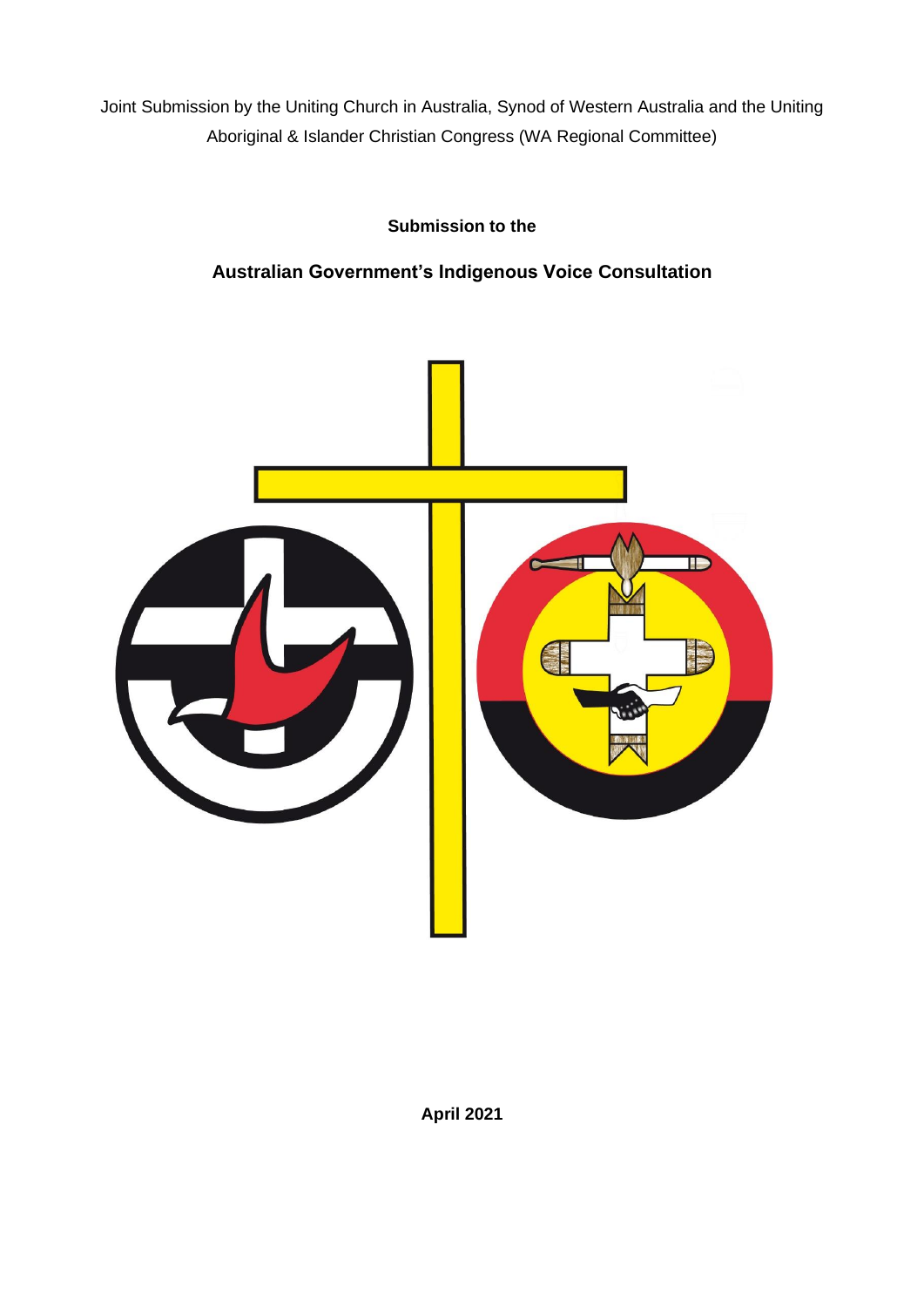## **Introduction**

The Uniting Church in Australia, Synod of Western Australia (UCWA) and the WA Regional Committee of the Uniting Aboriginal & Islander Christian Congress (Congress WA) welcome the opportunity to make a submission to the consultation on the Australian Government's Indigenous Voice Consultation.

At its Seventh National Assembly (1994), the Uniting Church formally entered into a relationship of Covenant with its Indigenous members, recognising and repenting for the Church's complicity in the injustices perpetrated on Australia's Indigenous community, and pledging to move forward with a shared future. The ongoing and continually renewing nature of the Covenant calls the Uniting Church to continually act to remove the systems and structures of discrimination and oppression in Australia.

# **Respect for First Peoples**

The UCWA stands with Congress WA in a shared concern for First Peoples to have a constitutionally enshrined National Voice to the Parliament.

At its 2019 annual meeting the Synod of the Uniting Church WA approved by consensus:

**(a) To support the 2017 Statement from the Heart made at Uluru as a consensus position of 250 Aboriginal and Torres Strait Islander leaders from across Australia as the preferred pathway towards reconciliation, and urge the Commonwealth Government to implement:**

**(i) The establishment of a First Nations Voice enshrined in the Constitution to empower First Peoples to have a greater say in policy and legislation which governs their affairs and, in so doing, improve their autonomy and prosperity;**

**(ii) The establishment of a** *Makarrata* **Commission to supervise a process of agreementmaking between governments and First Nations, and provide a means for truth-telling about the history of Australia's First Peoples.**

**(b) To urge the Western Australian State Government to establish an independent Commission to advance the development of treaty making with Western Australian Aboriginal Nations;**

**(b) To commend the Statement from the Heart to congregations, presbyteries and agencies for prayerful engagement and discussion.**

In line with this resolution we therefore submit the following contribution to the development of the Indigenous Voice to the Nation.

#### **Honouring the Statement from the Heart**

The most recent expression of the Church's commitment to honour its covenantal relationship with its Indigenous members was the consensus resolution of the 15th UCA Assembly to affirm that First Peoples of Australia are sovereign Peoples in this land. Taken from the *Statement from the Heart* itself, the UCA now understands First Peoples' sovereignty to be "a spiritual notion, reflecting the ancestral tie between the land and the First Peoples." This was a landmark moment in the long journey between First and Second Peoples walking together in the Church.

Through public support of the *Statement from the Heart,* the Church is saying that it has listened to what was said at Uluru, and recognises that it represents a legitimate and salient voice from First Nations Peoples who have proposed a preferred way to a fairer and just society.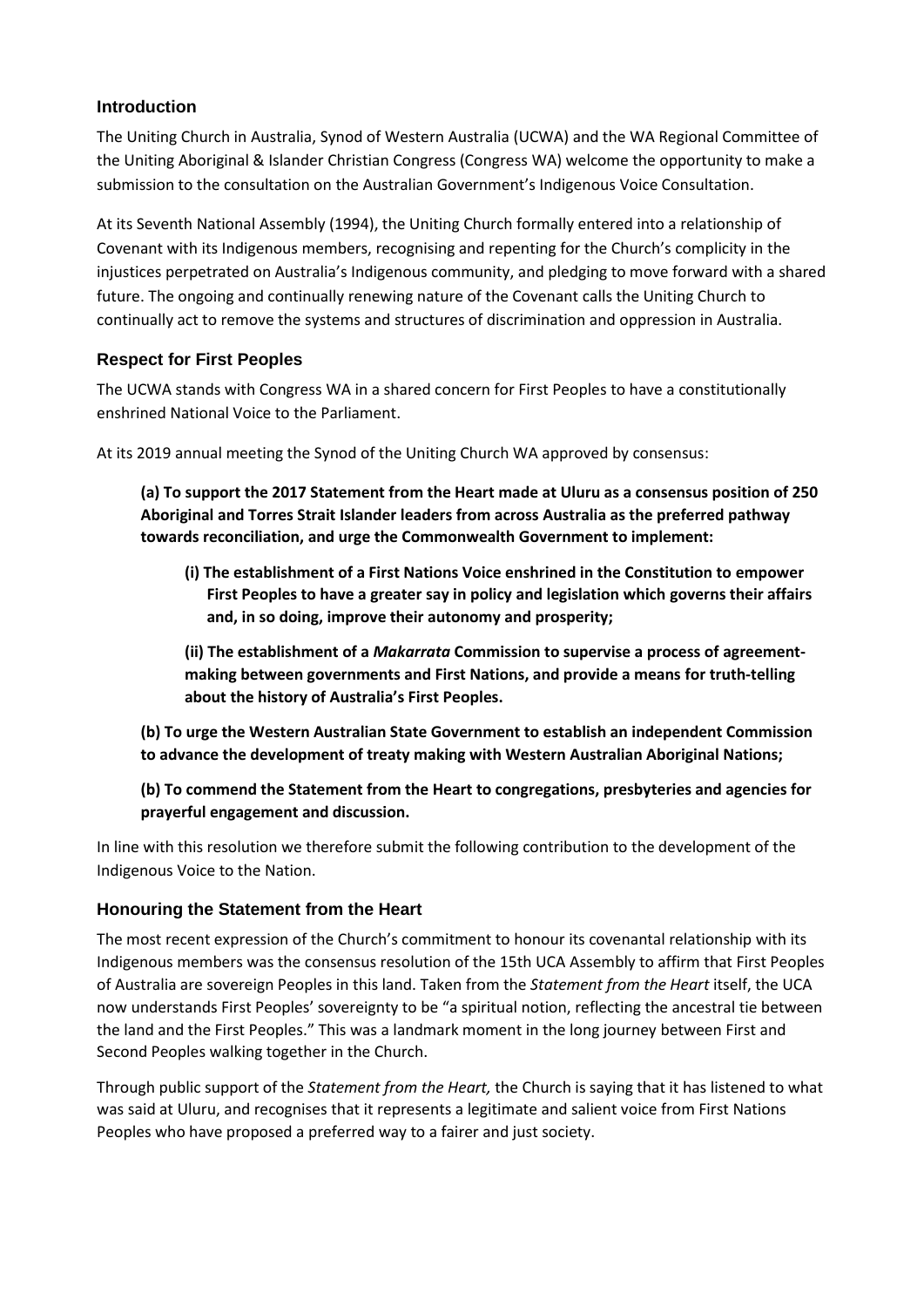# **Indigenous Voice Co-design Process Interim Report to the Australian Government**

Congress WA and the UCWA are very appreciative of the work that has gone into the Indigenous Voice Co-design Process Interim Report and we give thanks to Co-Chairs Tom Calma and Marcia Langton and all the people involved in the 'co-design' process. There is much that may be of value when it comes to applying an agreed model, but the basics of the model proposed are out of sync with the Statement from the Heart.

Ultimately, Congress WA and the UCWA are of the view that the proposed model falls short of the commitment required to ensure the National Voice is embedded in the democratic foundations of our country for future generations.

The primary request of the Constitutional Convention held in 2017 at Uluru was for the National Voice to the Parliament to be enshrined in the constitution. To only require a legislative change to establish the proposed Voice undermines the fundamental importance of First Peoples to our national identity and risks the security of the Voice in perpetuity. It would leave the National Voice subject to legislative processes and partisan politics. We have seen similar bodies established and removed previously and therefore we must ensure that the National Voice is built into our national framework so that it cannot be so easily eroded, sidelined or removed. This is best done by holding a referendum to include it in the constitution.

## **First Peoples as Sovereign deserve sufficient independence in the National Voice**

Embedding the National Voice in the constitution is deliberately intended as a fundamental re-setting of the relationship between First and Second Peoples in this land. Given the intergenerational trauma experienced through the negative impacts of colonisation and Government policy and practice, historical and ongoing, it is understandable for there to be a diminished trust in Government processes among First Peoples. Indeed, First Peoples are still very much subject to Government intervention and interpretation of their lives, hence the strong desire to guarantee a sufficient level of independence and autonomy of the National Voice and its processes to prevent any undue Government interference.

In many respects we regard the inclusion of the National Voice in the constitution as a recognition of the sovereignty of First Peoples. Guided by the leadership of the Uniting Aboriginal and Islander Christian Congress, the Uniting Church in Australia at its 15th Assembly formally affirmed First Peoples' Sovereignty:

#### **18.09 Recognition of First Peoples as Sovereign**

*In the light of:*

*(a) the Preamble to the Constitution of the Uniting Church which defines sovereignty to be the way in which First Peoples understand themselves to be the traditional owners and custodians; and*

*(b) the Statement from the Heart's acknowledgment that sovereignty is a spiritual notion, reflecting the ancestral tie between the land and First Peoples;*

*[the Assembly resolves] to affirm that the First Peoples of Australia, the Aboriginal and Islander Peoples, are sovereign peoples in this land.*

If we as a nation are to recognise First Peoples as sovereign peoples then that must be reflected with the importance of having a National Voice in our constitution. While a constitutionally enshrined Voice does not equate to a formal recognition of sovereignty, it is an important component thereof and represents the level of independence required.